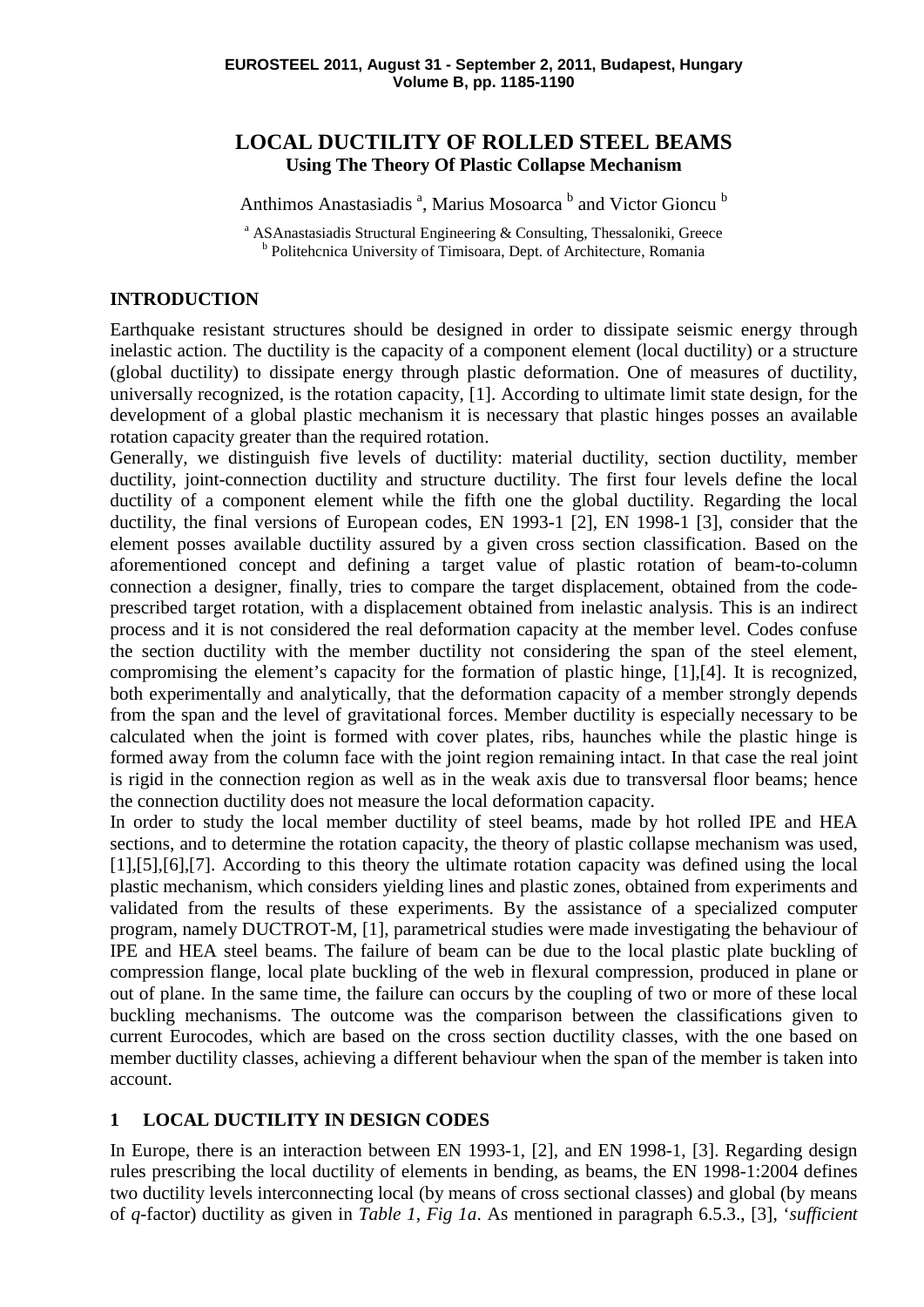*local ductility of members which dissipate energy in compression or bending shall be ensured by restricting the width-thickness ratio b/t according to EN 1993-1-1:2005'*. In any case the dissipation capacity should not depend only to independent b/t rations but also to the interaction between the ratios of flange and web, the span of the element as well as the loading conditions. The earthquake type (high number of cycles vs low number of cycles) strongly affects the dissipation capacity of an element, so it is evident that the limits given in Eurocodes, *Table 1* (class 1, 2), do not consider the seismic effect and seems to be taken from the independent calculation of plate buckling formula with some adjustments. One can consider that the values given in the codes should be considered only under monotonic loading conditions. Furthermore, EN 1998-1-1-:2004 is not providing any formula or other information for the evaluation of the member rotation capacity (joint-connection ductility is beyond the scope of this paper).

| <b>Ductility Class</b>      | Reference value of q-factor,<br>EN 1998-1-1:2004 | Required cross sectional class,<br>EN 1993-1-1:2005 (I-sections) |                      |                        |  |  |  |
|-----------------------------|--------------------------------------------------|------------------------------------------------------------------|----------------------|------------------------|--|--|--|
|                             |                                                  | Class                                                            | $c/t_f$              | $d/t_{w}$              |  |  |  |
| Ductility Class Medium, DCM | 1.5 < q < 2.0                                    | 1/2/3                                                            | $9/10/14\varepsilon$ | $72/83/124\varepsilon$ |  |  |  |
|                             | $2 < q \leq 4.0$                                 | 1/2                                                              | $9/10\varepsilon$    | $72/83\varepsilon$     |  |  |  |
| Ductility Class High, DCH   | a > 4.0                                          |                                                                  | 9ε                   | $72\varepsilon$        |  |  |  |

*Table 1.* Classification of ductility according to European Norms.

According to USA codes as AISC-2005 (ANSI-360-05, ANSI-341-05), [8], we distinguish a similar procedure defining width-to-thickness ratio limitations which are connected to the members that frame the seismic load resisting system. Only, American FEMA 356 document provides information regarding the acceptance criteria for plastic rotation capacity of beams/columns in flexure as a function of performance based design for rehabilitation projects, *Table 2*. The same concept, as of European and USA practice we can be finding to Japanese steel codes, with the exception that in cross section classification the interaction between flange and web is considered.

| Table 2. Acceptance criteria according to FEMA 356, Seismic rehabilitation prestandard |  |  |
|----------------------------------------------------------------------------------------|--|--|
|                                                                                        |  |  |

| Performance based design                                                        | Limit State Design                                                                                                   | Acceptance criteria, plastic rotation |                             |  |  |  |  |  |  |  |
|---------------------------------------------------------------------------------|----------------------------------------------------------------------------------------------------------------------|---------------------------------------|-----------------------------|--|--|--|--|--|--|--|
|                                                                                 |                                                                                                                      | Primary element                       | Secondary element           |  |  |  |  |  |  |  |
| Immediate Occupancy, IO                                                         | Serviceability Limit State, SLS                                                                                      | $\theta_{v}$ (R=0)                    | $\theta$ <sub>y</sub> (R=0) |  |  |  |  |  |  |  |
| Life Safety, LS                                                                 | Ultimate Limit State, ULS                                                                                            | $6\theta_{v}$ (R=5)                   | $9\theta_{v}$ (R=8)         |  |  |  |  |  |  |  |
| Collapse Prevention, CP                                                         | Collapse Prevention State, CPS                                                                                       | $8\theta_{v}$ (R=7)                   | $11\theta_{v}$ (R=10)       |  |  |  |  |  |  |  |
| $\theta_{y}$ Yield rotation, where $\theta_{y} = M_{p}L_{b}$ / 6EI <sub>b</sub> |                                                                                                                      |                                       |                             |  |  |  |  |  |  |  |
|                                                                                 | R-Rotation capacity, where R= $(\theta_u/\theta_y)$ -1 and $\theta_u$ equal to the limit of the acceptance criterion |                                       |                             |  |  |  |  |  |  |  |

In spite of these of recognized deficiencies, this classification is used in codes, due to its simplicity in design practice. Another more effective classification at the level of member ductility for design has been proposed in [1], [4], *Fig. 1b*:

- HD, *high ductility*, corresponding to members designed, dimensioned and detailed such that they ensure the development of large plastic rotations.
- MD, *medium ductility*, corresponding to members designed, dimensioned and detailed such that they ensure the development of moderate plastic rotations.
- LD, *low ductility*, corresponding to members designed, dimensioned and detailed such that they ensure the development of low plastic rotation only.

In this paper for the calculation of the rotation capacity of steel beams made by hot-rolled IPE and HEA sections, the aforementioned definition is used. Considering the definition of ultimate rotation capacity, *Fig.1b* the classification criteria are: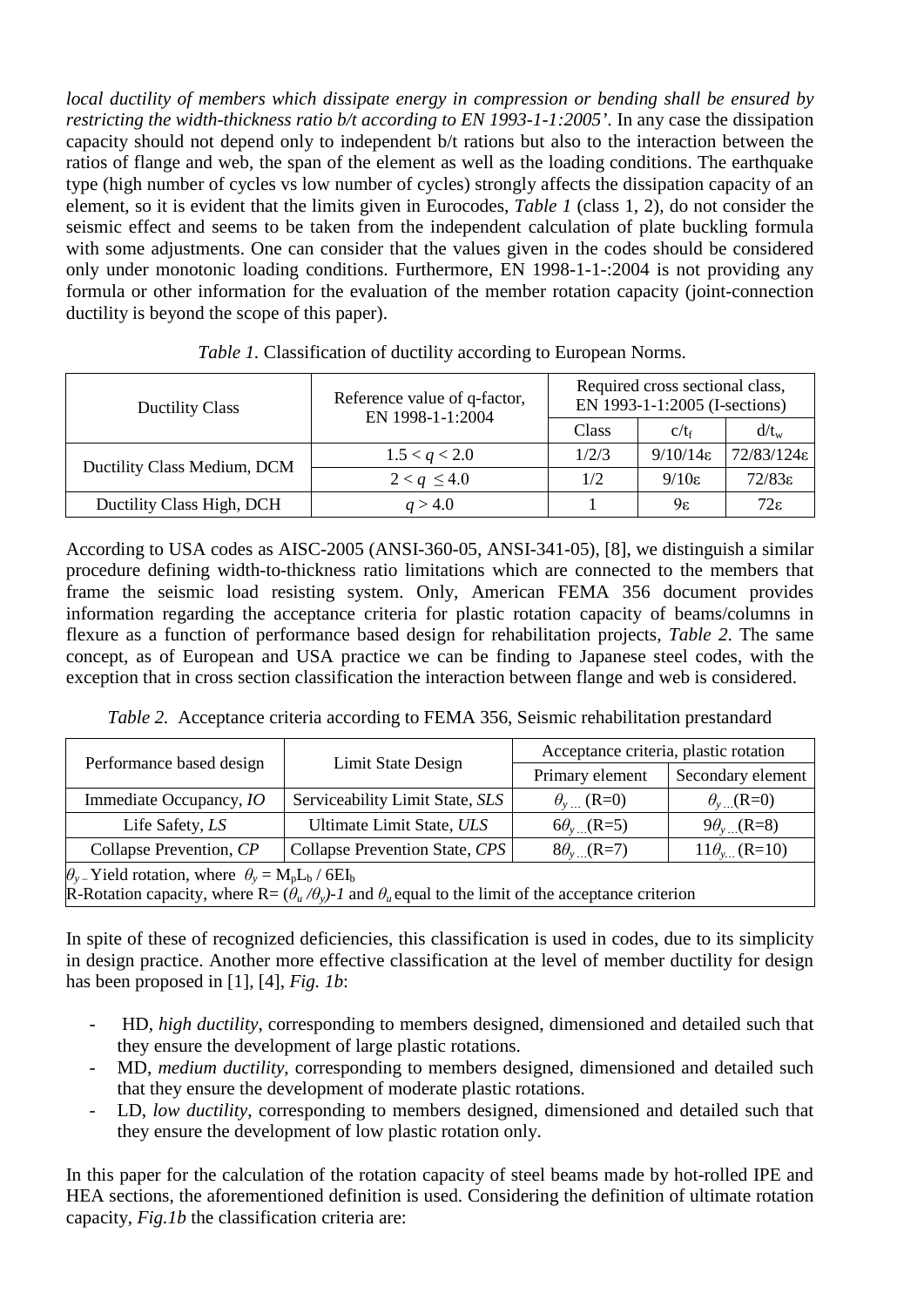$HD, R > 7.50$ 

- $MD$ ,  $4.50 < R < 7.50$
- *LD*,  $1.50 < R < 4.50$

Members having R <1.50 are considered non-ductile.



*Fig. 1.* Cross section ductility vs Member ductility

Another direction in order to capture all the aforementioned deficiencies is presented in Italian new seismic code (OPCM 3431, 2005), which is numerically investigated in [9], considering as criterion for member ductility, the over-strength factor s.

## **2 AVAILABLE LOCAL DUCTILITY OF HOT ROLLED BEAMS**

## **2.1 Specification of plastic collapse mechanism**

From the analysis of the behaviour of I sections, [1], [6], we recognize that there is a difference between welded and hot rolled sections. The *influence of junction, r,* connecting the web with the flange creates different deformational conditions. This effect is introduced in code provisions [2] by changing the limits between ductility classes (hot-rolled vs. welded sections). The junction, r, creates a condition under which the flange buckles around the rigid zone, *Fig. 2a, b*, thus reducing the flange width and as a consequence increasing the rotation capacity of the element. In order to evaluate the available ductility under real constructional circumstances an improved plastic collapse mechanism was proposed [1], verified with experimental results collected from literature [5], [7] and implemented to the DUCTROT-M computer program.



*Fig. 2.* Plastic mechanism of hot rolled profiles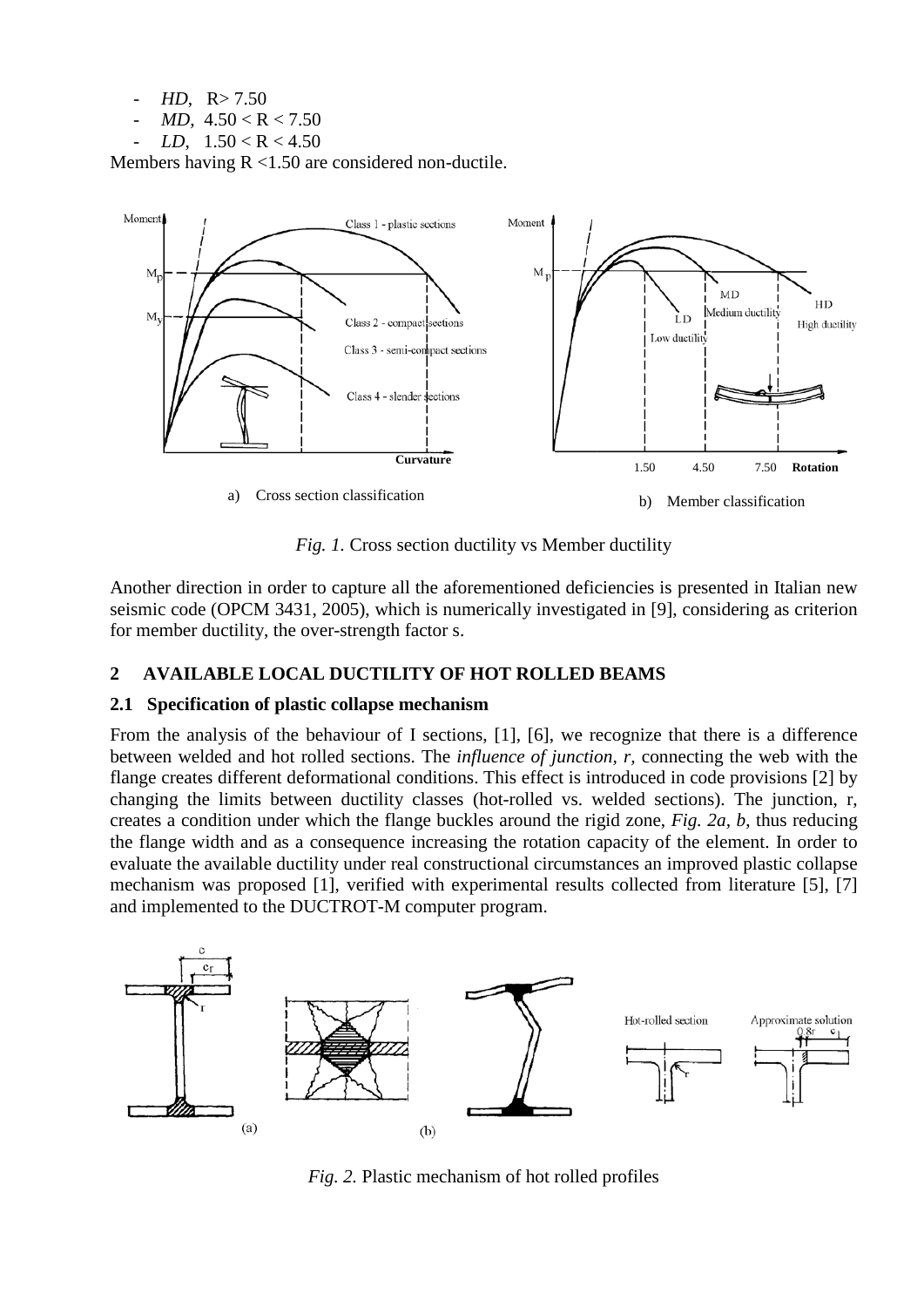By using the DUCTROT-M computer program, which implements the usual constructional details of I -wide flange sections, a parametrical analysis under monotonic loading took place. The main target is to demonstrate the contribution of the junction on the plastic rotation capacity. Concerning the contribution of the junction on the plastic rotation capacity, one can remark a very significant increasing of available ductility attaining approximately 50% and 85% for HEA and IPE sections respectively as compared with the same sections without junctions, *Fig.3*, improving the ductile behaviour especially of IPE beams.



**b)** Influence of junction on the available rotation capacity of HEA beams *Fig. 3.* Influence of sectional fabrication detail on available rotation capacity

After an extensive parametrical study, using DUCTROT-M computer program, performed on the European IPE and HEA sections have shown that for these profiles the dominant local plastic mechanism is the out-of-plane mechanism [6], with an important reduction of rotation capacity in comparison with the in-plane mechanism, *Table 3*. A first remark is that all the European profiles reveal an out-of-plane mechanism due to the fact that the thickness ratio of web and flange,  $t_w/t_f$ , varies between 0.63-0.66 for IPE sections and 0.52-0.63 for HEA sections. This is a confirmation of the numerical results presented in [10] that, in order to avoid the out-of plane mechanism this ratio must be greater than 0.7-0.8.

|                      | Tubic 9. In plane and out of plane available founded eapacity of European steel secuolis |                 |               |                                                 |       |       |  |  |  |  |  |  |  |
|----------------------|------------------------------------------------------------------------------------------|-----------------|---------------|-------------------------------------------------|-------|-------|--|--|--|--|--|--|--|
| Type of<br>mechanism | <b>IPE300</b>                                                                            | <b>IPE400</b>   | <b>IPE500</b> | <b>HEA600</b><br><b>HEA400</b><br><b>HEA500</b> |       |       |  |  |  |  |  |  |  |
|                      |                                                                                          | $L_b = 5000$ mm |               | $L_b = 6000$ mm                                 |       |       |  |  |  |  |  |  |  |
| In plane             | 9.03                                                                                     | 13.41           | 15.00         | 21.13                                           | 36.12 | 40.59 |  |  |  |  |  |  |  |
| Out of plane         | 6.27                                                                                     | 8.12            | 8.83          | 9.75                                            | 10.29 | 10.51 |  |  |  |  |  |  |  |

*Table 3.* In plane and out of plane available rotation capacity of European steel sections

Lb- The real beam span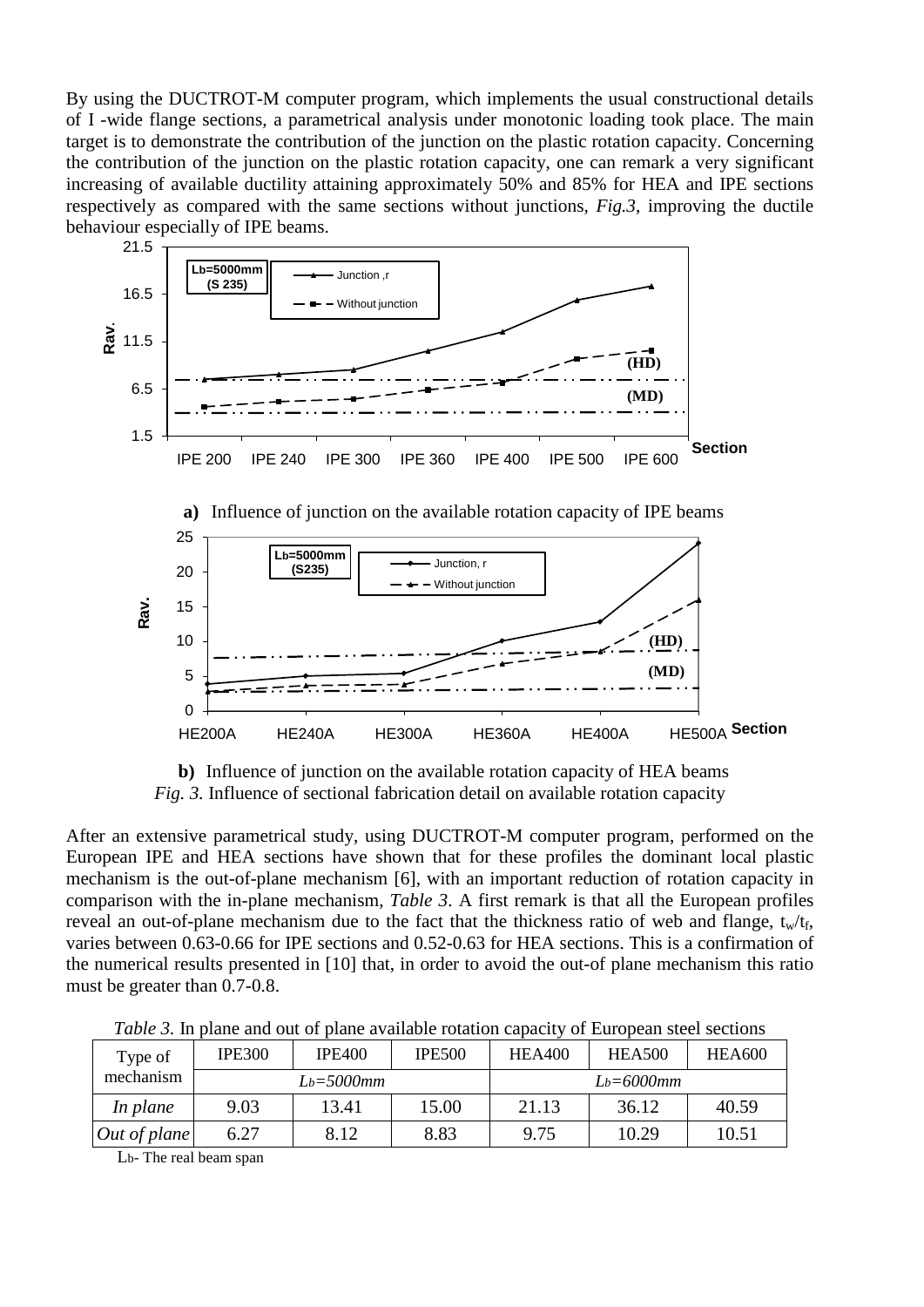#### **2.2 Member ductility of IPE and HEA beams**

Based on the validated methodology of plastic collapse mechanism a new member ductility classification was proposed, *Table 4* and *Table 5,* presenting the monotonic available member ductility of IPE and HEA European I-sections. For the elaboration of the tables, using the DUCTROT-M computer program, all the crucial factors affecting the local ductility (section and member characteristics, steel quality, constructional details, type of loading) was taken into account.

| <b>Steel</b>   | <b>Buckling</b> | $L = 2000$ mm    |      |                   | $L = 3000$ mm |                  | $L = 4000$ mm | $L = 5000$ mm    |           |  |
|----------------|-----------------|------------------|------|-------------------|---------------|------------------|---------------|------------------|-----------|--|
| section        | mode            | S <sub>235</sub> | S355 | S <sub>2</sub> 35 | S355          | S <sub>235</sub> | S355          | S <sub>235</sub> | S355      |  |
| <b>IPE 300</b> | IP              | <b>HD</b>        | HD   | HD                | <b>MD</b>     | ---              |               | ---              | ---       |  |
| <b>IPE 330</b> | IP              | HD               | HD   | HD                | <b>MD</b>     | HD               | <b>MD</b>     | ---              | ---       |  |
| <b>IPE 360</b> | IP              | HD               | HD   | HD                | HD            | HD               | <b>MD</b>     | <b>MD</b>        | LD        |  |
| <b>IPE 400</b> | IP              | HD               | HD   | HD                | HD            | HD               | <b>MD</b>     | <b>MD</b>        | LD        |  |
| <b>IPE 450</b> | IP              | ---              |      | HD                | HD            | HD               | MD            | <b>MD</b>        | <b>MD</b> |  |
| <b>IPE 500</b> | IP              | ---              | ---  | HD                | HD            | HD               | MD            | <b>MD</b>        | <b>MD</b> |  |
| <b>IPE 550</b> | IP              | ---              |      |                   |               | HD               | HD            | HD               | <b>MD</b> |  |
| <b>IPE 600</b> | IP              |                  |      |                   |               |                  |               | HD               | <b>MD</b> |  |

*Table 4.* Member classification of IPE beams

| <b>Steel</b>      | <b>Buckling</b> |                  | $L=4000$ mm | $L = 5000$ mm |           |  |  |
|-------------------|-----------------|------------------|-------------|---------------|-----------|--|--|
| section           | mode            | S <sub>235</sub> | S355        | S235          | S355      |  |  |
| <b>HEA</b><br>320 | IP              | HD               | <b>MD</b>   | HD            | <b>MD</b> |  |  |
| <b>HEA</b><br>340 | IP              | HD               | HD          | HD            | <b>MD</b> |  |  |
| <b>HEA</b><br>360 | IP              | HD               | HD          | HD            | HD        |  |  |
| <b>HEA</b><br>400 | IP              | HD<br>HD         |             | HD            | <b>HD</b> |  |  |
| <b>HEA</b><br>450 | IP              | HD               | HD          | HD            | <b>HD</b> |  |  |
| <b>HEA</b><br>500 | IP              | HD               | HD          | HD            | HD        |  |  |
| <b>HEA</b><br>550 | IP              | HD               | HD          | HD            | <b>HD</b> |  |  |
| <b>HEA</b><br>600 | IP              | HD               | HD          | HD            | HD        |  |  |

*Table 5.* Member classification of HEA beams

*IP* – In plane post elastic buckling mechanism obtained with measures to increase the torsional rigidity of nodes

**---** - Sizing of the member would be other than ductility limit state. For instance serviceability limit state would be the predominant criteria for member sizing.

**L**- The standard beam span [1], considers that the beam belongs to a frame with complex behaviour, loaded with gravitational and seismic forces, and that the inflexion point is situated at about (0.20…0.30)Lb, where Lb is the real beam span.

From the *Table 6* comparing the section classification according to [2], with the proposed classification it is evident that the available ductility changes as a function of member span. For IPE beams a lowering plastic capacity could be observed as the member span increases and the steel quality becomes higher. Generally, the same conclusions could be observed for the case of HEA beams.